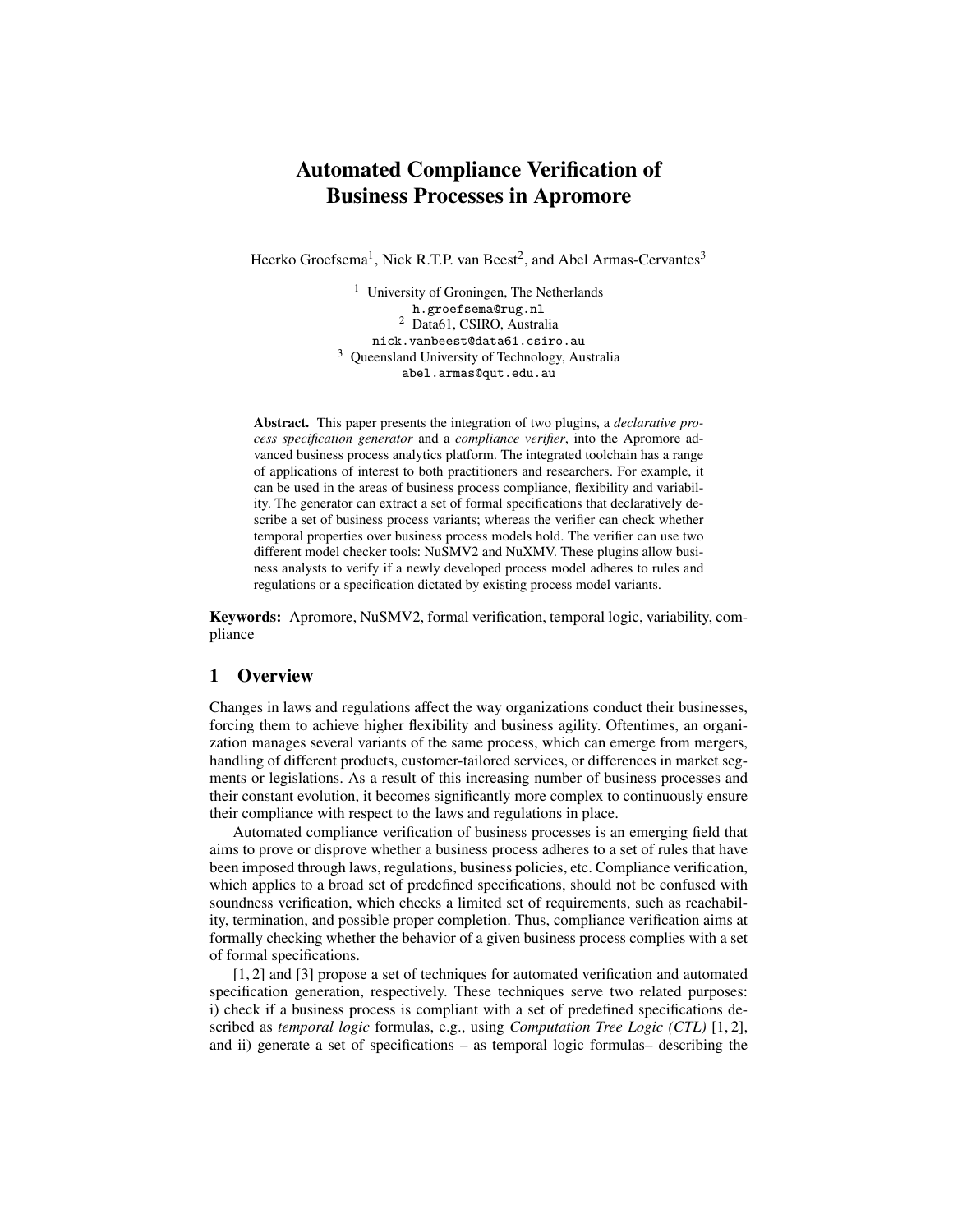commonalities of a family of business process variants [3]. Subsequently, these techniques can be used to automatically check if a new process complies with the rules and regulations prescribed by existing process variants. These techniques use an advanced mapping from business process models to *Kripke structures* and *event structures* such that the information about the dependence (causality) and independence (concurrency) between tasks instances *within* parallel branches is maintained. As a result, the implementation causes limited state explosion in the presence of concurrency and, together with an advanced model reduction, ensures that the approach performs well even for highly complex models [2]. The reduced models are formally verified with respect to their specifications using NuSMV2.<sup>4</sup> An overview of the implemented operations is shown in Fig. 1 below.



Fig. 1: Overview of the approach.

This paper presents the integration of the techniques proposed in [1, 2] and [3] into the Apromore advanced business process analytics platform.<sup>5</sup> Apromore is an opensource and extensible online process analytics platform, comprising state-of-the-art capabilities for managing and analyzing large process model collections. The operations for compliance verification and declarative process variant specification complement a wide range of existing capabilities provided by Apromore, like process model merging, simulation and similarity search. The two techniques are each wrapped into a plugin in Apromore: *Verify Compliance* and *Extract Variability Specification*.

The modeling languages supported are all those available in Apromore (BPMN, CPF, EPCs, Petri nets and YAWL), as Apromore offers conversions from any of these formats to the required Petri Net Markup Language (PNML) format [4]. As such, the integrated verification approach is independent of the process model input-format used.

In addition to a process model, the *Verify Compliance* plugin requires a set of temporal logic rules as input. There are three ways to specify such temporal logic rules:

– *Direct input:* the user can input the specification to be evaluated. The rules can be specified using keywords (column 1 in Table 1) instead of CTL formulas.

<sup>4</sup> NuSMV is a software tool for the formal verification of finite state systems using temporal logics. It is designed to be an open architecture for model checking and has been jointly developed by FBK-IRST and Carnegie Mellon University.

<sup>5</sup> http://apromore.org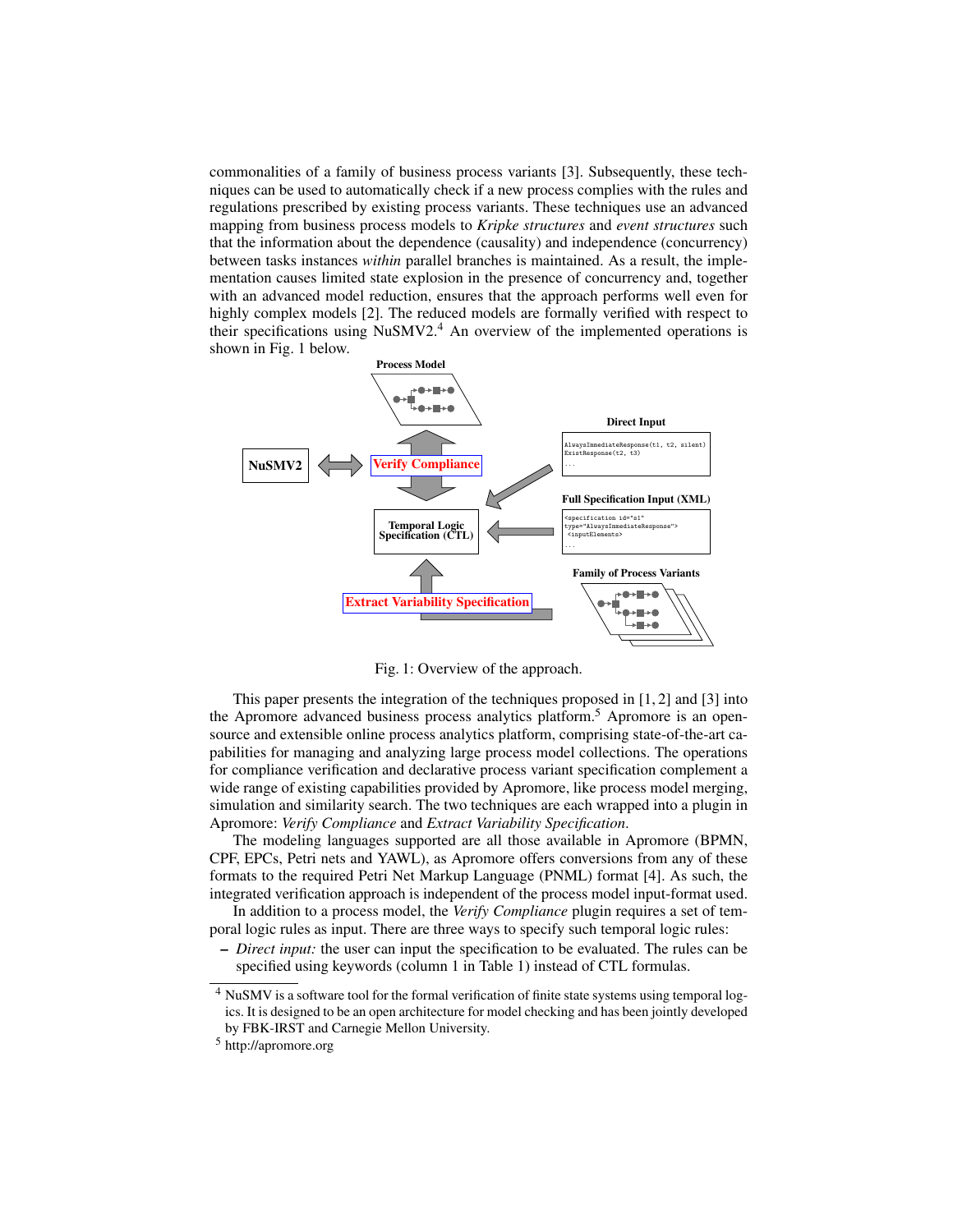- *Full specification input:* the user can input a predefined set of specifications in xmlformat using keywords.<sup>6</sup>
- *Family of process variants:* the user can extract a specification in xml-format using the plugin *Extract Variability Specification*. This plugin extracts a specification from a process family, which can immediately be used to verify the compliance of a new process variant to that specification.

Table 1 provides an overview of possible keywords for direct input. The first column presents the keyword that can be used for input. The second column presents an intuitive interpretation of the formula, while the third column shows the corresponding CTL notation. Although any formula in CTL format can be verified, Table 1 shows the different types of temporal logic formulas that are applicable to a variability specification. These keywords are extensible, and user-defined keywords can be added in an xml-file defining the *specification types*.

| Keyword                                                              | <b>Description</b>                                                                                             | <b>CTL</b> formula           |
|----------------------------------------------------------------------|----------------------------------------------------------------------------------------------------------------|------------------------------|
| AlwaysResponse(p, q)                                                 | $p$ is always eventually followed by $q$                                                                       | $AG(p \rightarrow AF q)$     |
|                                                                      | Always ImmediateResponse(p,q,s)   p is always directly followed by q (with silent s)   AG(p -> A[(p   s) U q]) |                              |
| AlwaysImmediatePrecedence(p,q)  q is always directly preceded by $p$ |                                                                                                                | $E[\cdot p \cup q]$          |
| ExistImmediateResponse(p,q,s)                                        | there exists a path where p is directly followed $AG(p \rightarrow E[(p \mid s) \cup q])$                      |                              |
|                                                                      | by $q$ (accounting for silent steps $s$ )                                                                      |                              |
| $\ket{\texttt{ExistResponse}(\texttt{p}, \texttt{q})}$               | there exists a path where p is eventually fol- $AG(p \rightarrow EF q)$                                        |                              |
|                                                                      | lowed by $q$                                                                                                   |                              |
| $\overline{\text{AlwaysConflict(p,q)}}$                              | $ p $ and q never occur together in the same path                                                              | $AG(p \rightarrow AG \, 1q)$ |
| AlwaysParallel(p)                                                    | the activities in group $p$ are concurrent                                                                     | AG(p)                        |
| $\boxed{\text{Group}(p,q,r,\ldots)}$                                 | creates a group p containing elements $q, r, \ldots$                                                           |                              |

Table 1: Direct input of specifications.

First, the process model is transformed internally into a reduced Kripke Structure [5], by eliminating irrelevant transitions for the temporal logic formulas to be evaluated. Further details on this technique are described in [1, 2]. Subsequently, the Kripke structure and temporal logic formulas are converted into the NuSMV2 model checker input format and passed to the model checker for verification. Once completed, the verification package interprets and returns the results to Apromore for user feedback in natural language, corresponding to the description as provided in Table 1.

Figure 2 shows the different user interfaces in Apromore for *Extract Variability Specification* and *Verify Compliance*. Fig. 2(a) shows the menu where the *Extract Variability Specification* operation is located. Subsequently, the user is allowed to select the types of specifications to be extracted (Fig. 2(b)). The resulting specifications are presented to the user as shown in Fig. 2(c). *Verify Compliance* is located under the menu-item "Analyze", as shown in Fig. 2(d). The specification-format can be either via direct input, an existing xml-file, or the specification obtained earlier from the *Extract Variability Specification* plugin (Fig. 2(e)). The results of the verification are shown as a list of all formulas represented in natural language, where the specifications that evaluate to true are highlighted in green and the specifications that evaluate to false are highlighted in red (Fig. 2(f)).

# 2 Significance and Maturity

Our toolchain features a novel approach to formal design-time verification of business process models. It does not only allow the use of well-known temporal logics and model checking tools, but it also features unique insights into parallel and sequential execution of activities due to its advanced translation techniques. In addition, the approach causes

<sup>6</sup> User defined keywords are supported as well.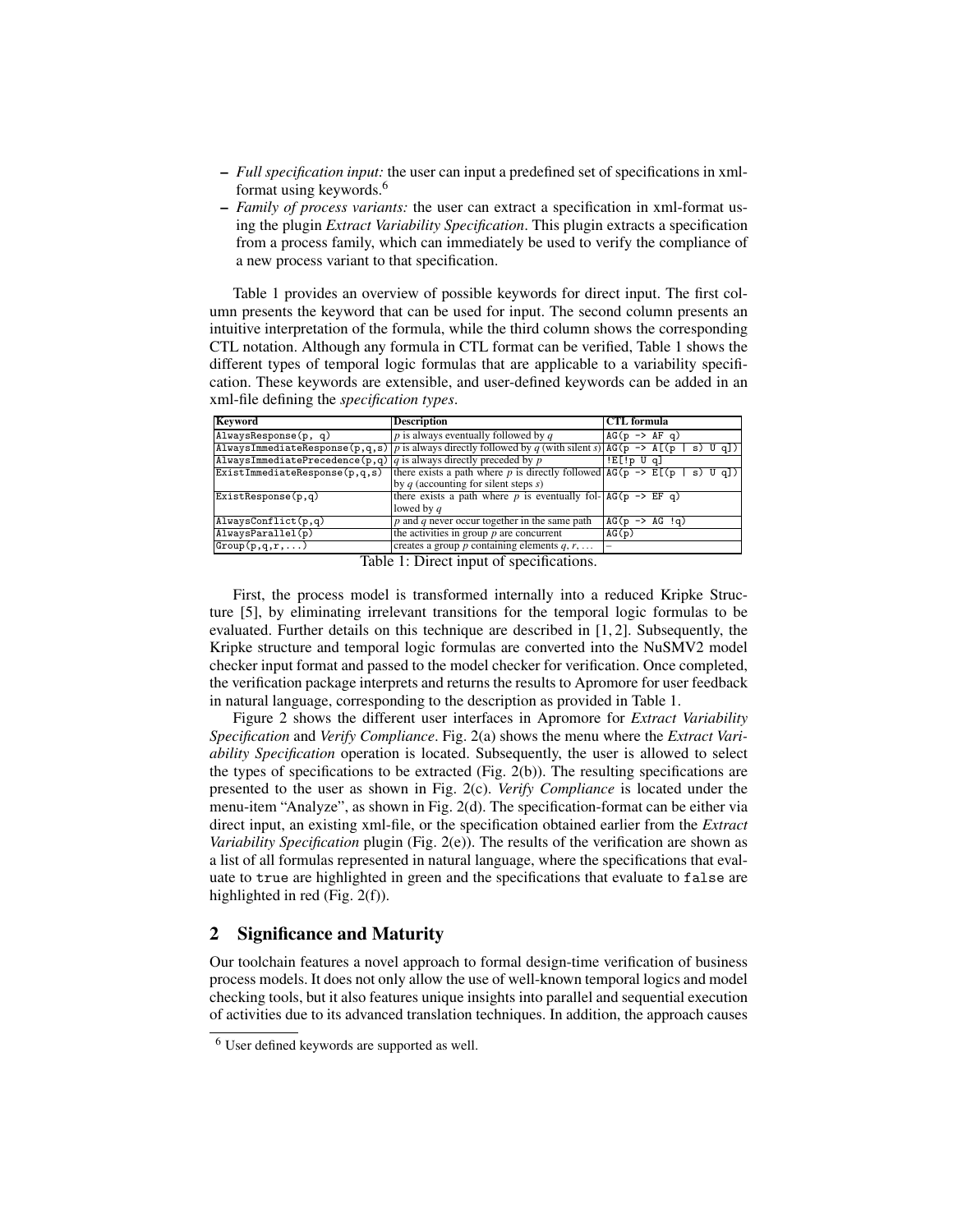

Fig. 2: Apromore Verification and Variability Specification interface.

limited state explosion and includes highly effective reduction techniques to cope with complex models to be verified. This technique comprises a set of fully formalized approaches, which start with a Petri net representation of the business process models, a Kripke structure translation, reduction with respect to stutter equivalence, and the representation of specifications using temporal logics.

The approach can be applied for the verification of temporal properties relevant to business process soundness, compliance, and variability of single business process models and even collaborative business process models. For instance, the reachability of an activity, their exclusive execution, or the absence of concurrent execution can be verified. In addition, the approach can verify whether a business process model is a member of a set of related business process models [3].

The toolchain offers a robust foundation for the formal verification of temporal properties of business process models at design-time in Apromore. Its features and feedback can be interpreted by business analysts to identify soundness, compliance, or other issues related to the possible temporal executions of the business process model through visual feedback. In addition, other modules can use the package for their own verification goals through its extensible specification format and/or its extensible Petri net translation features. At the same time, Apromore provides import, export, and mapping functionalities to and from a large variety of business process modeling languages, including BPMN, XPDL, EPML, ARIS, YAWL, and PNML, allowing for their verification through a PNML mapping.

The approach has been extensively evaluated, including a detailed analysis of expressive power, performance evaluations towards the translation of the Kripke structure and the reduction features, and several case studies in the areas of eGovernment and